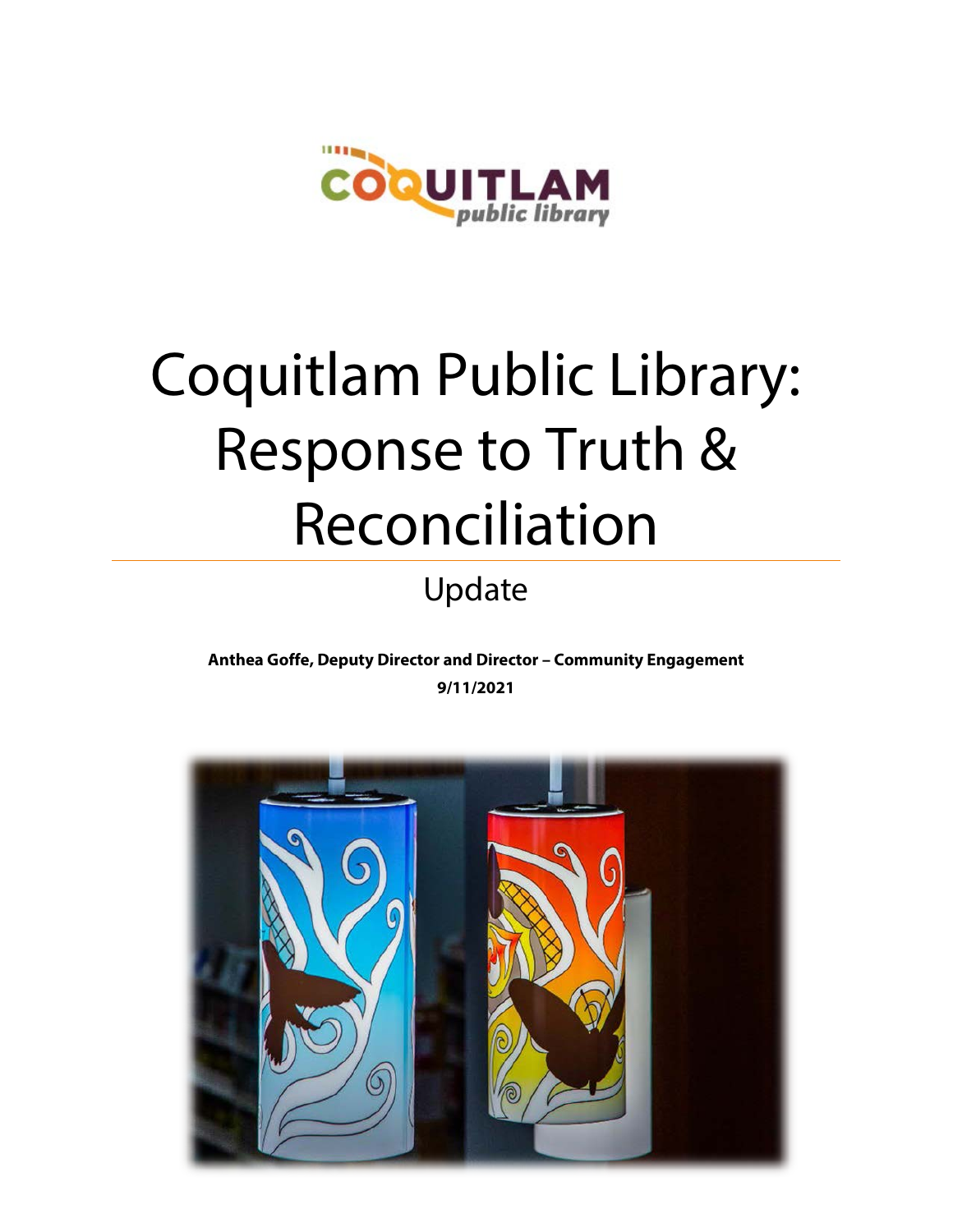# Coquitlam Public Library: Response to Truth & Reconciliation - Update

## **1 INTRODUCTION**

In June 2020, the Coquitlam Public Library (CPL) Board approved the *CPL Truth and Reconciliation Report 2019* ("the 2019 Report") and endorsed the recommendations therein. This report provides an update on our implementation of the recommendations as well as related activities.

## **2 BACKGROUND**

In 2006, the Indian Residential Schools Settlement Agreement was announced between the Government of Canada and approximately 86,000 Indigenous peoples who were part of the Canadian Indian residential school system, a system that was in place between 1879 and 1996. This agreement recognized the damage inflicted by this system and components of the agreement included payments to the victims, victims' services, and additional considerations[.1](#page-1-0) One of these considerations was the establishment of the Truth and Reconciliation Commission of Canada (TRC), active between 2008 and 2015. In 2015, the TRC released a report of its findings along with 94 Calls to Action regarding reconciliation between Canadians and Indigenous peoples.<sup>[2](#page-1-1)</sup> In 2016, the Canadian Federation of Library Associations (CFLA) formed its own Truth & Reconciliation Committee to advance reconciliation and support the Calls to Action. In 2017 the committee issued the CFLA *Truth and Reconciliation Report and Recommendations*[3](#page-1-2) (CFLA Report), which outlines the particular ways that libraries are uniquely positioned to participate.

The 2019 Report examined the Calls to Action specific to libraries, surveyed the activities of other Lower Mainland public libraries, and reviewed CPL's own activities at that time. Finding that CPL's response to the Calls to Action had been ad hoc at best, the Report made several recommendations to formalize and increase our work in this area. In June 2020, the CPL Board received and endorsed the recommendations.



<sup>&</sup>lt;sup>1</sup> From [https://en.wikipedia.org/wiki/Indian\\_Residential\\_Schools\\_Settlement\\_Agreement.](https://en.wikipedia.org/wiki/Indian_Residential_Schools_Settlement_Agreement) Accessed October 24, 2019.

<span id="page-1-1"></span><span id="page-1-0"></span><sup>&</sup>lt;sup>2</sup> From [https://en.wikipedia.org/wiki/Truth\\_and\\_Reconciliation\\_Commission\\_of\\_Canada.](https://en.wikipedia.org/wiki/Truth_and_Reconciliation_Commission_of_Canada) Accessed October 24, 2019.

<span id="page-1-2"></span><sup>3</sup> Canadian Federation of Library Associations. *Truth and Reconciliation Report and Recommendations.* February, 2017. [http://cfla-fcab.ca/wp-content/uploads/2018/10/Truth-and-Reconciliation-Committee-Report-and-](http://cfla-fcab.ca/wp-content/uploads/2018/10/Truth-and-Reconciliation-Committee-Report-and-Recommendations-ISBN1.pdf)[Recommendations-ISBN1.pdf](http://cfla-fcab.ca/wp-content/uploads/2018/10/Truth-and-Reconciliation-Committee-Report-and-Recommendations-ISBN1.pdf)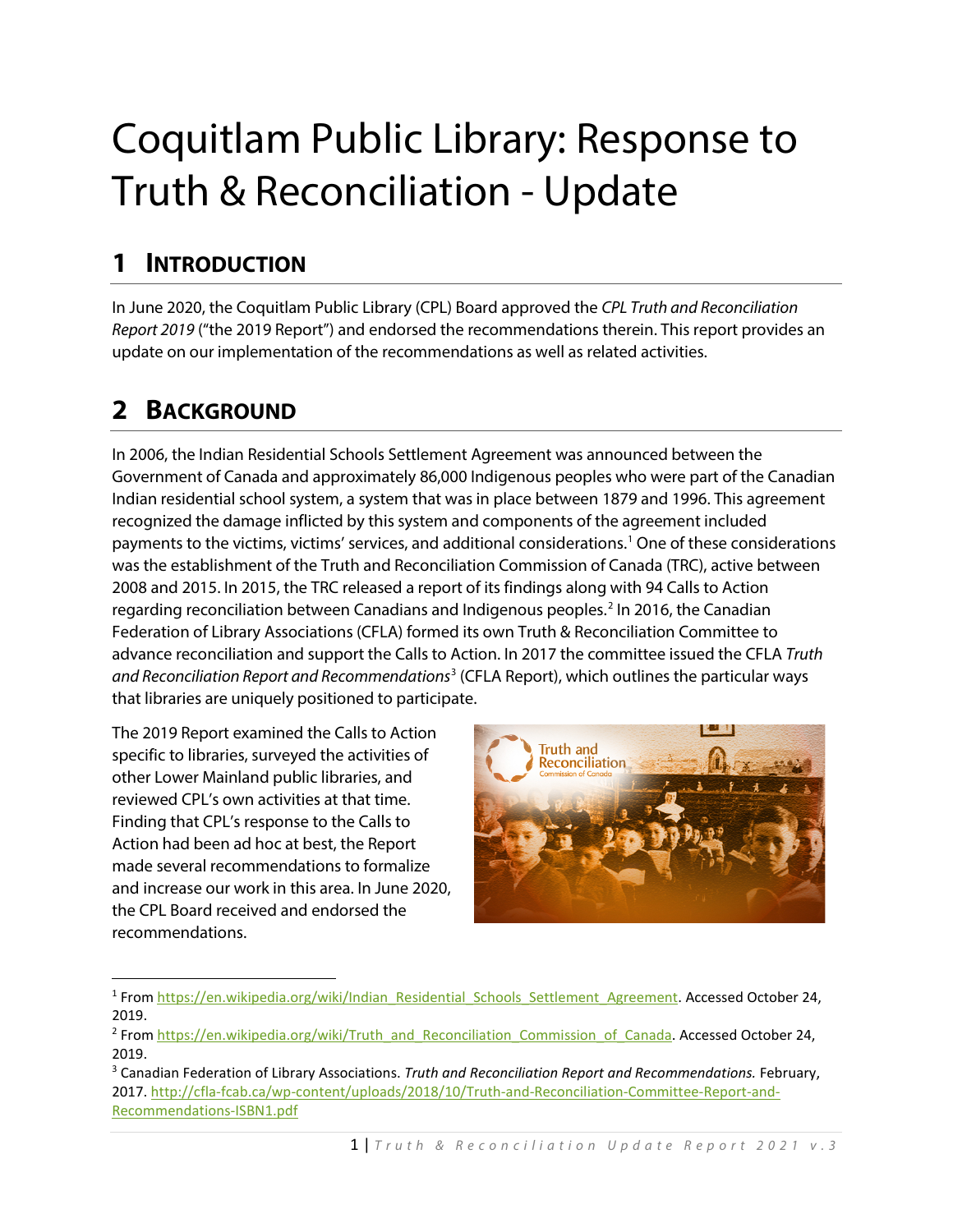### **3 UPDATES TO RECOMMENDATIONS**

The recommendations from the 2019 Report are as follows, indicated in italics, along with the related activities accomplished to date:

- *1. Form a staff team, led by the Community Development Liaison, tasked with supporting the Calls to Action. This team will:*
	- *a. Include three Programming staff as well as ad hoc staff members from other departments on an as-needed basis.*

**ACTIVITIES**: The Calls to Action Working Group was formed in August 2020. It is a cross-functional team made up of members from the Programming, Customer Experiences, and eBranch departments, chaired by our Community Development Liaison. The group meets approximately every 2 months. Additionally, the ELT recognized the sensitive nature of the work of the group and formed the Calls to Action Steering Committee in April 2021 to receive regular updates, team recommendations, and provide guidance to the Chair.

#### *b. Create and deliver relevant programs.*

**ACTIVITIES:** The Working Group along with the entire Programming team have planned and implemented the following programs over the past year:

- Virtual Book Talks with an Indigenous theme
	- o September 2020 230 views Orange Shirt Day theme, presented the book *21 Things You May Not Know About the Indian Act* by Bob Joseph.
	- o December 2020 121 views.
	- o March 2021 included guest speaker from a local bookstore 114 views.
	- $\circ$  June 2021 203 views.
- Story Times with an Indigenous theme
	- o The team chose to permanently embed this at least once per quarter in each of the main story time categories that we have (baby, toddler, family).
	- o Additional books and visual props purchased to enhance these.
	- o Upcoming: Currently in discussion with a partner agency to include Indigenous themes in our Mother Goose story times in additional languages.
- Create Indigenous Art with Rob Cowie
	- o Hosted online program with Rob Cowie from SD43 Indigenous Education in August 2020. Received about 50 views: <https://www.facebook.com/CoqLibrary/videos/651403499066141>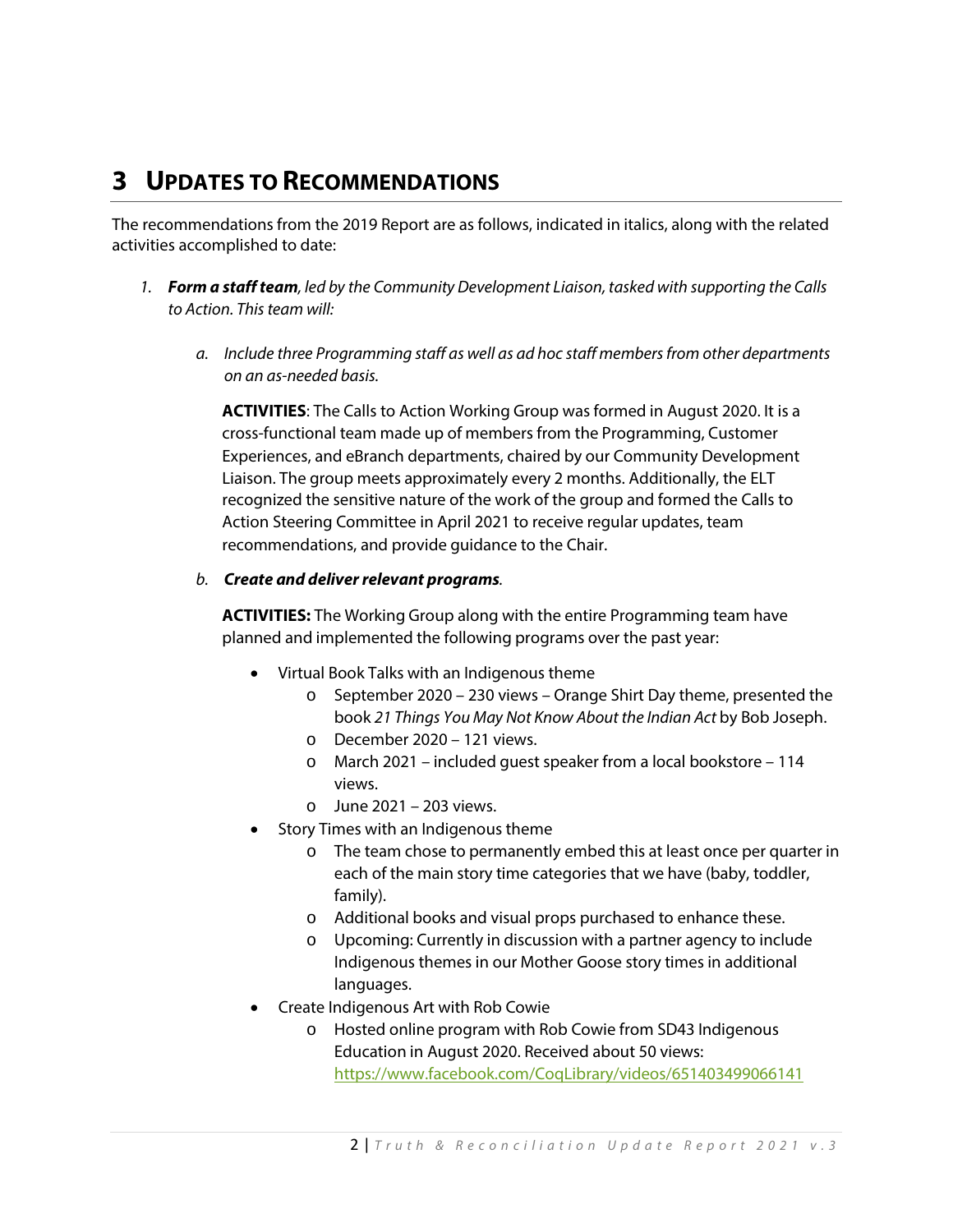

• Spirit of the Children **Crafts** o Partnered with Indigenous agency Spirit of the Children for a story time and crafts program in June 2021. o Incorporated the craft concepts in other subsequent story times. o Upcoming: Future program collaborations with SOTC in discussion.

*c. Seek out authentic partnerships with Indigenous communities and other community groups.*

**ACTIVITIES:** This activity was recognized as a long-term and multi-faceted goal for CPL that went beyond the scope of just the Working Group. It was pulled into a separate Action Item on our 2021 Action Plan and will be reported on separately through that structure. Some recent highlights that were contributed by the Calls to Action Working Group:

- Continued relationship with SD43 Indigenous Education. Incorporated their suggested resources to respond to the uncovering of burial sites at former residential schools – see 3.2 under "website". Received guidance and contacts to build relationship with Kwikwetlem First Nation.
- Built relationship with Spirit of the Children Society with joint programming (see b. above)
- Took first steps to build relationship with Kwikwetlem First Nation (KFN). Met several times with Nancy Joe, KFN Cultural Advisor. Arranged to feature Kwikwetlem speakers at our upcoming speaker series: "Past and Present: A Conversation about Race in B.C." (the first session of the 5-part series will be wholly devoted to KFN). Brought the Pop-Up Library to a children's day camp on the reserve, engaged with families and lent out several ozobots.

#### *d. Recommend staff training.*

#### **ACTIVITIES:**

• The Working Group recognized there may be some overlap in terms of planning with the work being done on the Race and Social Equity Initiative for the 2021 Action Plan – for instance, scheduling, needs assessment of staff, measuring existing staff attitudes, seeking out possible presenters, etc. The two staff members who are on both teams are working to ensure that awareness of the inter-generational impact of residential schools and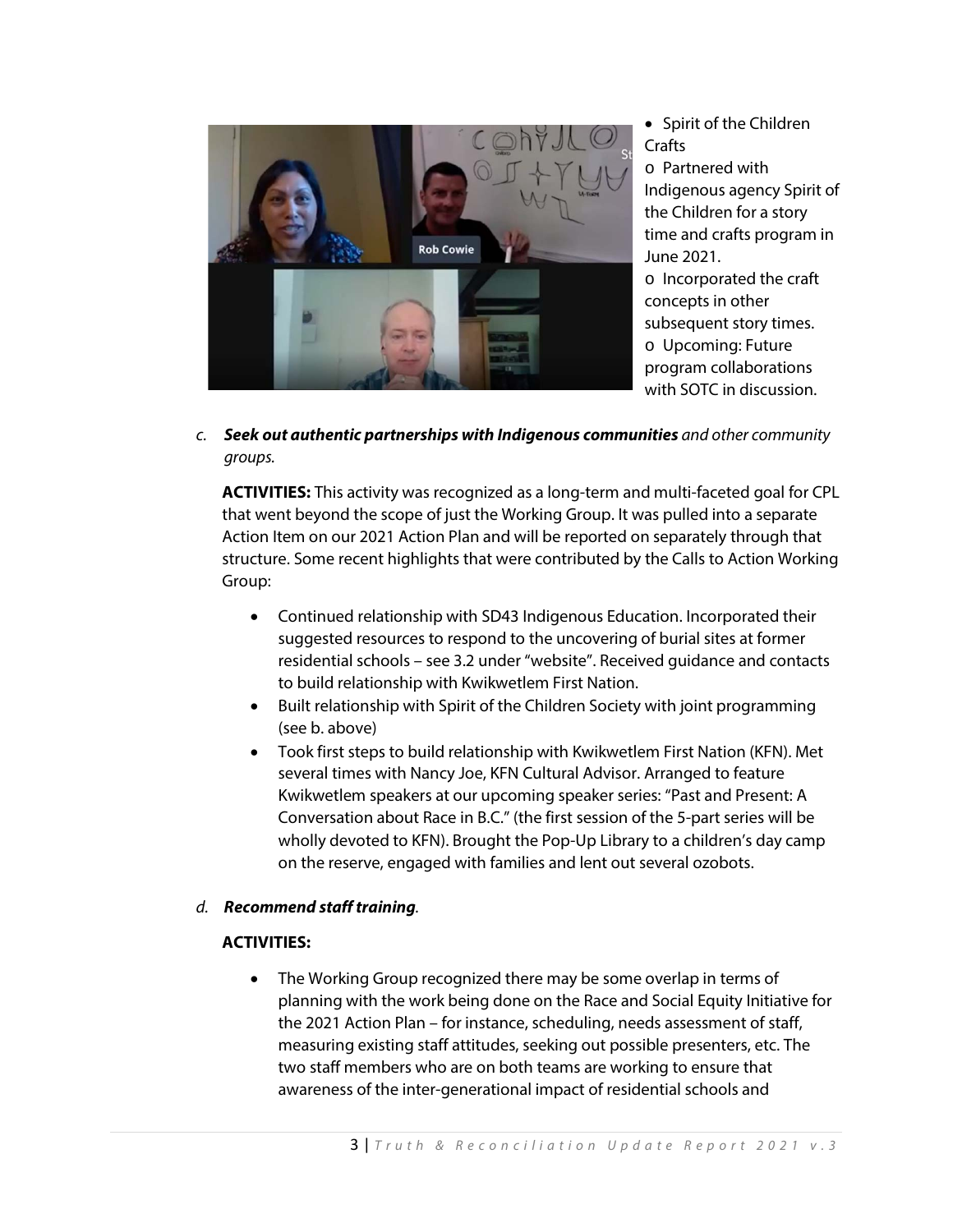colonization is a significant part of the overall training plan. Again, this will be reported on through the Action Plan process.

- Working Group members attended various Indigenous Cultural Sharing programs offered by the Ministry of Child and Family Development: Ceremonies & Connection; Medicines, Food & Trade – A Brief Introduction; Orange Shirt Day. One member attended the Tri Cities Local Immigration Partnership's Fundamentals of Anti-Oppression workshop, including the keynote with Jesse Thistle: The impact of intergenerational trauma & the use of trauma-informed lens in policy and service improvements. Materials from these programs will be made available to other staff as a resource in conjunction with the overall staff training.
- *e. Bring recommendations to management as appropriate.*

**ACTIVITIES:** This is ongoing, via regular meetings between the Chair and the Steering Committee. All recommendations to date have been implemented.

- *2. Supported by a Board resolution, formally acknowledge Indigenous lands. This will include:*
	- *a. An announcement at the beginning of major events.*

**ACTIVITIES:** During COVID, there have been no major events, however staff do an oral acknowledgement at the beginning of virtual programs – either at the first of a series, or every time for one-offs.

*b. Signs posted in both of our branches as well as Library Link.*

**ACTIVITIES:** Signs have been installed in all branches since August 2020.

*c. A statement added to the signature file of staff members' emails.*

**ACTIVITIES:** Since August 2020, the signature of all staff members' emails has included the acknowledgement.



We acknowledge we are on the unceded traditional territory of the Kwikwetlem First Nation, which lies within the shared territories of the

Tsleil-Waututh, Katzie, Musqueam, Qayqayt, Squamish, and Sto': lo Nations.

Additionally, the statement appears in the footer of all our webpages.

### **4 OTHER ACTIVITIES**

Though not specified in the original proposal or recommendations, many new ideas have come from the Calls to Action Working Group and other teams that are related to Truth and Reconciliation. The following have been recently implemented.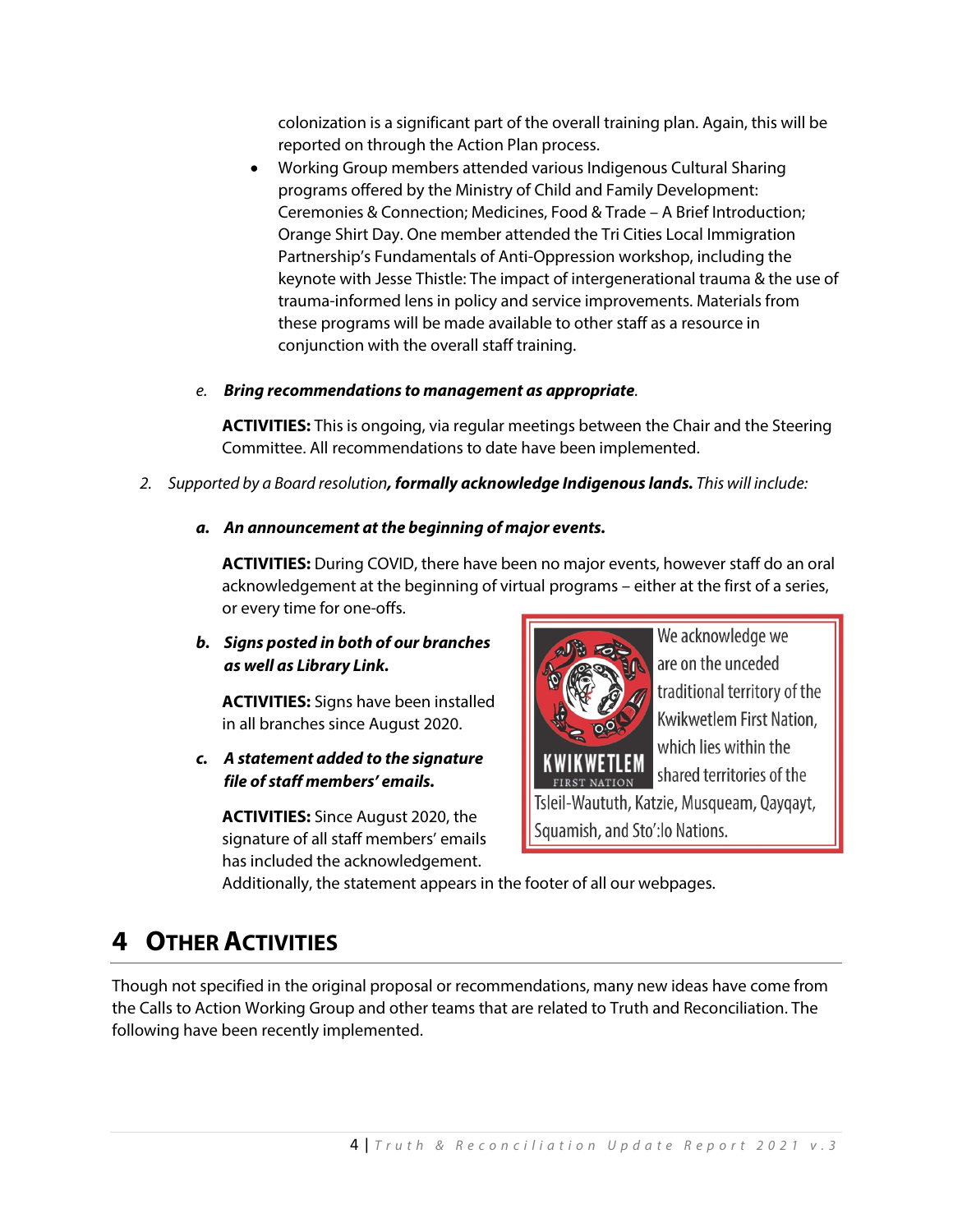#### **4.1 MARKETING**

- **Orange Shirt Day**, September 2020 Book displays (PO & CC) and social media post
- **Remembrance Day**, November 2020 Created and featured beaded poppy pins to commemorate the Indigenous peoples who served in the wars, worn by various frontline staff members
- **Residential Schools**, June 2021 Book displays (PO & CC), posters to promote eBook collection, and social media posts
- **Teiakwanahstahsontéhrha' | We Extend the Rafters with Kanien'kéha (Mohawk) artist Skawennati**, June/July 2021 – book display at CC in support of art show at Evergreen Cultural Centre. 21items circulated 22 times.
- 

Visit @artgalleryevergreen latest exhibit **Teis** AND pick up a free creative kit for kids!

Then stop by the Library for book picks inspired by the exhibit

• **Media:** The Executive Director was quoted in a Tri-Cities Dispatch article on the Kamloops residential school tragedy with references to our physical and online resources.





#### **4.2 EBRANCH/COLLECTIONS**

#### • **Catalogue:**

o Created a unique record set for all our Indigenous print books so that they can be more easily identified by staff and customers. So far 169 titles have been added with work ongoing.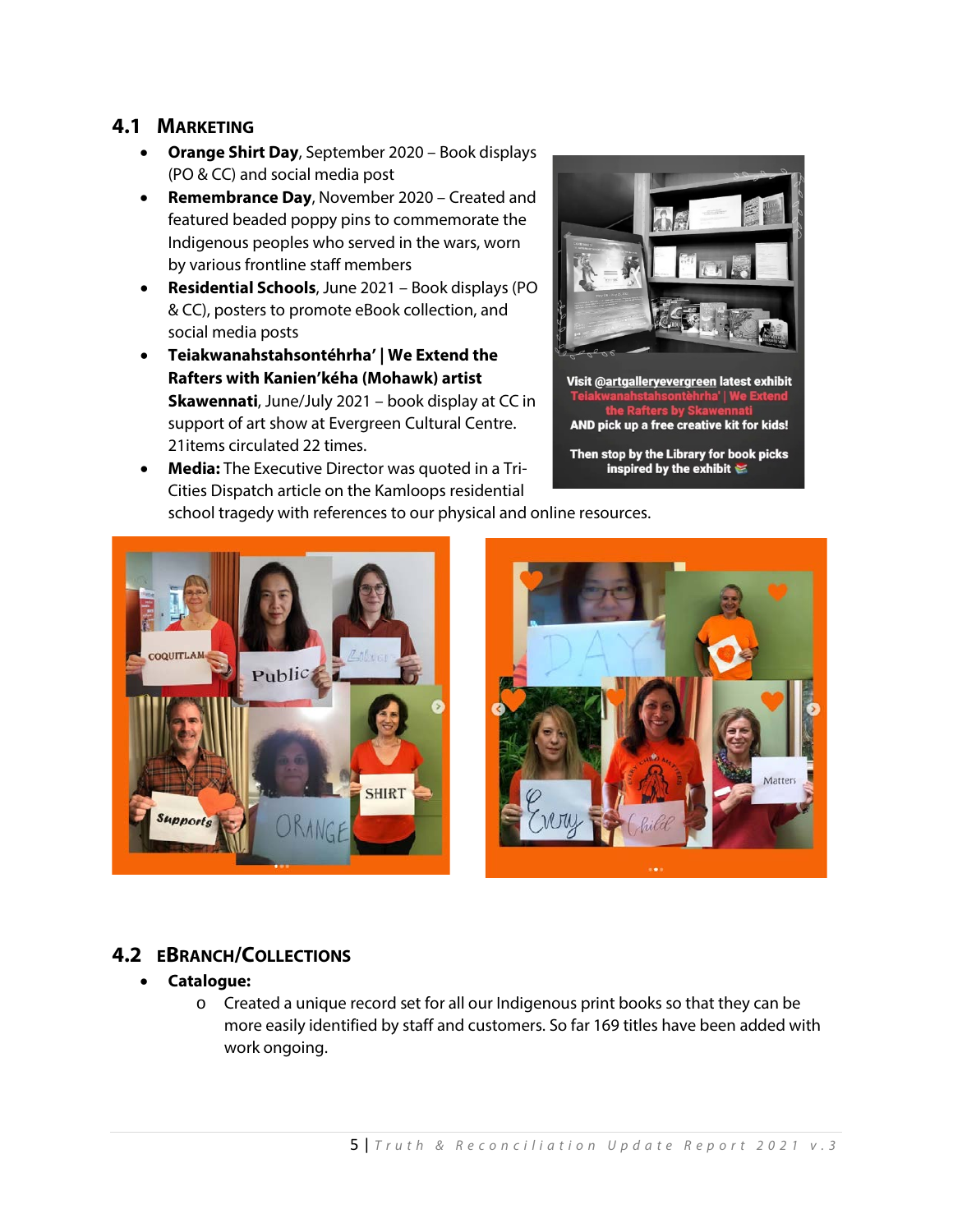• **New books:** Purchased over 160 new book recommendations from the Calls to Action Working Group to substantially beef up our Indigenous collection, with over half being children's titles.



- **Donation:** Alf Dumont, an Indigenous-writer who serves as an Elder at the Indigenous Services Centre of BCIT, moved to Coquitlam about 10 years ago. Finding significant gaps in our Indigenous-written collection, he donated over 200 titles. Collections staff are in the process of adding to the collection.
- **Movies:** A new streaming Indigenous collection was created on Hoopla [https://www.hoopladigital.com/collection/5817.](https://www.hoopladigital.com/collection/5817)
- **Website**:
	- o Created a separate Truth and Reconciliation page: <https://www.coqlibrary.ca/about/values/truth-and-reconciliation/>
	- o Added Emotional Support Resources from a list provided by our partner Terri Mae Galligos, Tla'amin Nation, from SD43 Indigenous Education.
	- o Updated and expanded Indigenous Collection page: <https://www.coqlibrary.ca/borrow/whattoread/indigenous-collection>

# **Indigenous Collection**



# **Reading Lists**

The Library is happy to highlight works written or produced by Indigenous authors, as well as works that promote understanding of Indigenous lives and experiences.

To learn about the titles in our Indigenous collections, explore one of our curated lists:

- · Adult Fiction | Adult Nonfiction
- · Children and Teens | Picture Books
- Movies and Documentaries